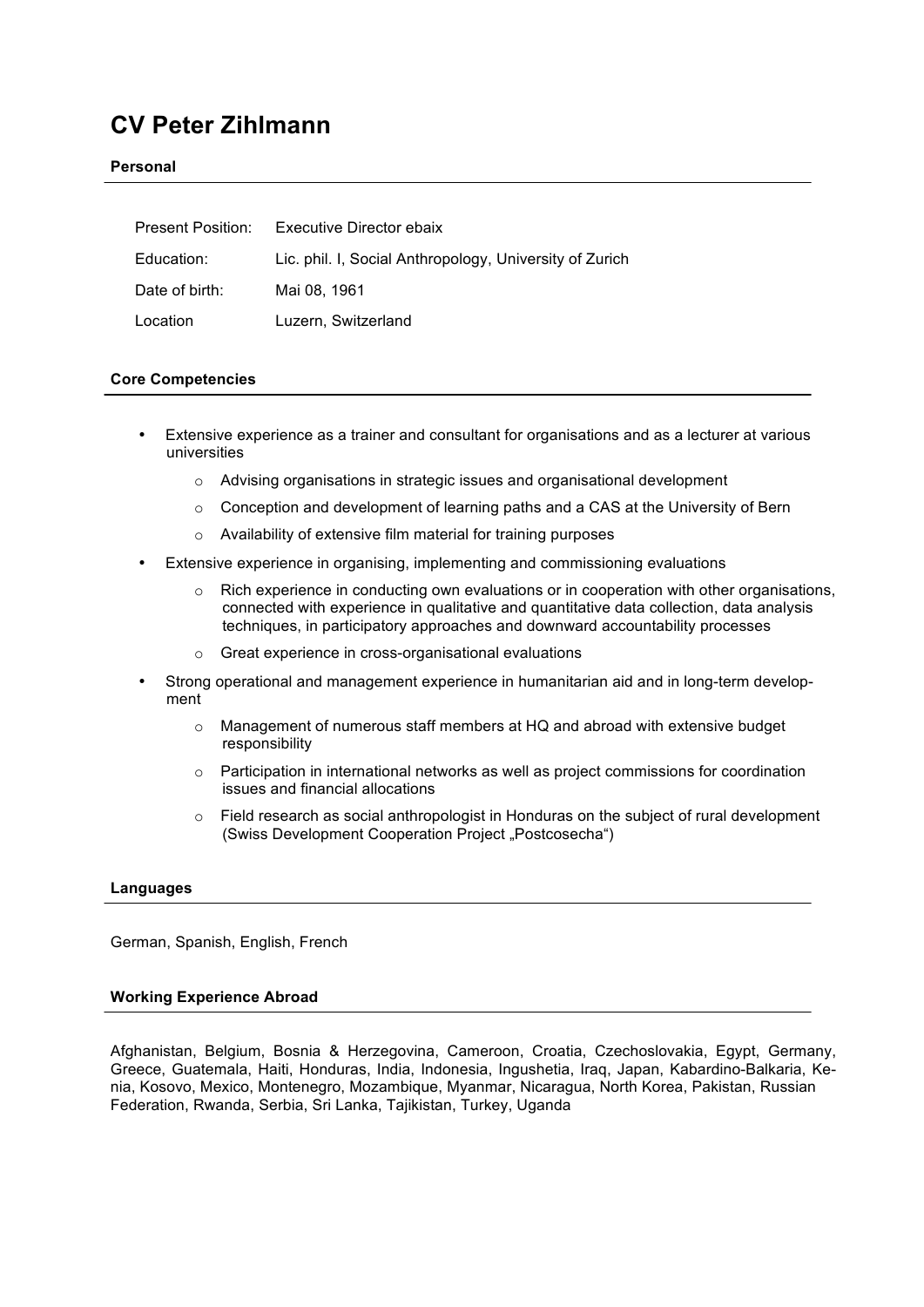# 2013 – on-going: **Executive Director of the non-profit organisation ebaix (www.ebaix.ch)**

Accompanying learning processes, consulting for organisations, implementation of trainings and evaluations of programmes

- January 2021 ongoing: lecturer of the training course "Starter Package in Humanitarian Aid" of the academy for humanitarian action (aha) at the University Bochum
- August 2020 March 2021: evaluation of the Swiss Humanitarian Aid Unit (SHA) in cooperation with KEK-Consulting
- July 2020 Sept. 2020: consulting mandate for Traditons pour Demain in strategic issues and organisational development
- February 2020 April 2020: consulting mandate for Green Cross Switzerland in strategic issues
- 2016, September February 2020: conception and development of a training course (CAS) in humanitarian aid at the University of Bern, with the active participation of more than 20 INGOs from Switzerland, Germany, Austria and Luxembourg
- 2018, April July: study about Grassroots Organizations for Swiss Solidarity, combined with an evaluation in Lesbos in June 2018
- 2017, November 2018, February: development of a curriculum for the Humanitarian Aid learning path (HALP), for Caritas Europa
- 2015, December: end of project evaluation of the reconstruction assistance from Caritas Switzerland after the floods in Bosnia in May 2014
- 2015, July 2017, September: consulting mandates for Mission 21 concerning their emergency measures in Nigeria. Training in humanitarian aid and facilitation of workshops in strategic matters
- 2013, March 2015, December: organization and accompaniment a crossorganisational learning process of Swiss organizations based on various country case studies with a long-term perspective:
	- o October 2015: Evaluation of reconstruction programs and livelihood projects in Sri Lanka executed 2005 -2013 by Caritas
	- $\circ$  October 2014: Evaluation of reconstruction programs and family garden projects in Nicaragua and Honduras executed 1998-2006 by Caritas, Heks, and Red Cross, with participation of Swiss Solidarity and Swiss Development Cooperation
	- $\circ$  February 2014: Evaluation of reconstruction programs in Indonesia, Padang and Yogjakarta executed 2005-2010 by Caritas, Medair, Red Cross and Solidar with participation of Swiss Solidarity
	- o June and September 2013: Evaluation of reconstruction programs in Bosnia and Kosovo executed 1995-2006 by Caritas, Medair, Red Cross and Solidar, with participation of Swiss Solidarity

#### 1997-2014 **Head of the department Humanitarian Aid** of the sector International Cooperation, **Caritas Switzerland (www.caritas.ch)**; focus on rebuilding aid following major catastrophes

- Administration of up to 11 employees at head office and 30 international delegates as well as 250 employees in various countries. Responsible for a yearly budget of up to CHF 31 million
- Organisation and execution of project activities in Bosnia, Honduras, Nicaragua, Kosovo, Mozambique, Afghanistan, Northern Iraq, Serbia and Montenegro, Sri Lanka, Indonesia, Pakistan, Myanmar, Haiti, Japan and the Philippines, combined with conducting negotiations with local partners and political decision-makers
- Tendering and awarding evaluations in Myanmar, Indonesia, Honduras, Pakistan and Haiti, partly in cooperation with other organisations
- Member of Caritas Internationalis' Balkan Steering-Group for aid in former Yugoslavia (2000-2004), as well as Caritas Europa's Humanitarian Aid Commission (2002-2009) and Caritas Internationalis' Humanitarian Advisory Council (2008-2013)
- Caritas Representative as member of the foundation board of CINFO (2007-2012) and in the project committee COPRO-INT from Swiss Solidarity (2008-2013)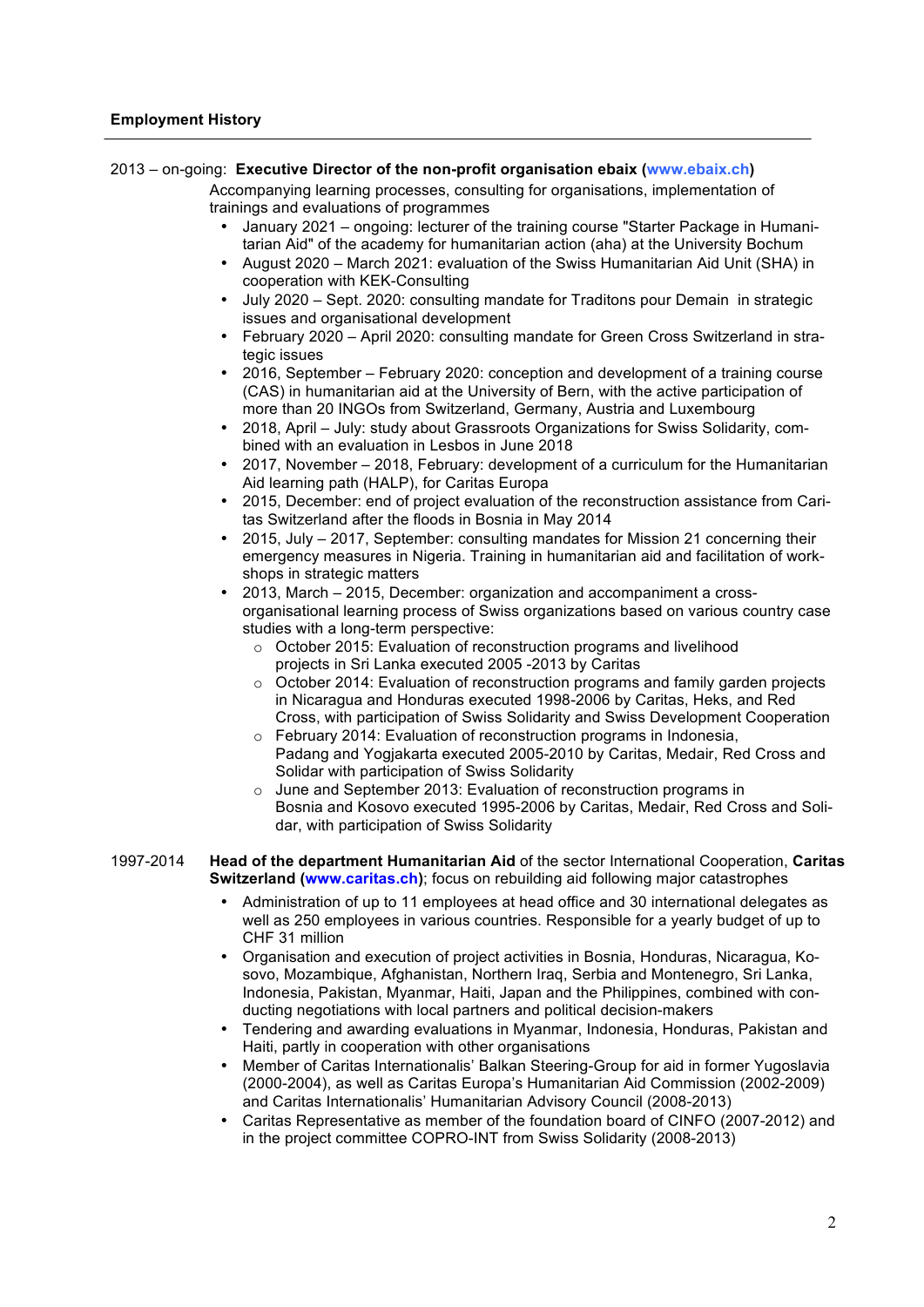#### 1992-1997 **Head of the department Projects/Programs** of **Caritas Switzerland**'s division for emergency relief

- Administration and recruiting of up to 5 employees at head office and seven delegates in project countries. Responsible for a yearly budget of up to CHF 20 million
- Organisation and execution of emergency aid and rebuilding programs in Croatia, Bosnia, Northern Iraq and Rwanda, as well as in Chechnya and Ingushetia under the general management of Caritas Internationalis
- Exploratory trips to Tajikistan and North Korea

# 1991-1992 **Program coordinator of Northern Iraq for Caritas Switzerland**

- Organisation and execution of an operative pioneering program in Northern Iraq with an overall budget of CHF 48 million (up to 1994); reconstruction of more than 14'000 houses in 300 villages, agricultural rehabilitation, water projects, reconstruction of village infrastructure, schools, roads and bridges
- Administration and recruiting of two employees at head office and up to five delegates on site
- Responsible for fundraising and reporting to 17 financially contributing organisations and government bodies
- Tendering and awarding various assessments and evaluations
- Organisation of and participation in international meetings
- Conducting negotiations with local partners and political decision-makers

# **Ancillary Professional Activities**

| 2010      | Teaching assignment at the "Center for Evaluation (CEval)" at Saarbrücken Universi-<br>ty, Germany, on the subject of "Evaluation practice at Caritas Switzerland"; block course<br>winter term 2009/2010 with 14 participants                                                                                                                                                |
|-----------|-------------------------------------------------------------------------------------------------------------------------------------------------------------------------------------------------------------------------------------------------------------------------------------------------------------------------------------------------------------------------------|
| 2008      | Teaching assignment at the "Institute for Social Anthropology" at Berne University,<br>Switzerland, on the subject of "Globalisation of humanitarian aid: logics of action by inter-<br>national NGO- and Government networks and their influence on tangible aid projects and<br>affected societies"; proseminar spring term with 35 participants                            |
| 2007      | Teaching assignment at the philosophical Faculty of Passau University, Germany, on<br>the subject of "Practice of Humanitarian Aid: New Actors, the globalisation of NGO networks<br>and the decentralisation of donor states "; two-part block event spring term with 35 participants                                                                                        |
| 2006      | Teaching assignment at the sociological Faculty of Bielefeld University, Germany, on<br>the subject of "Practice of Humanitarian Aid: the globalisation of NGO networks and the de-<br>centralisation of donor states"; two-part block event spring term with 30 participants                                                                                                 |
| 2004-2005 | Double term teaching assignment at the ethnological Seminar of Zurich University,<br>Switzerland, on the subject of: "Humanitarian aid in conjunction with long-term relief coop-<br>eration, globalisation of NGO networks and deconcentration of donor states ", on the basis<br>of five case studies; 70 participants in the proseminar and 32 participants in the seminar |
| 1994-2011 | Trainer in humanitarian aid on behalf of Caritas Internationalis, Caritas Europe and<br>German Caritas in Africa (Cameroon, Egypt), Latin America (Mexico) and Europe (Lon-<br>don, Freiburg i.Br., Prague, Brussels, St. Petersburg)                                                                                                                                         |